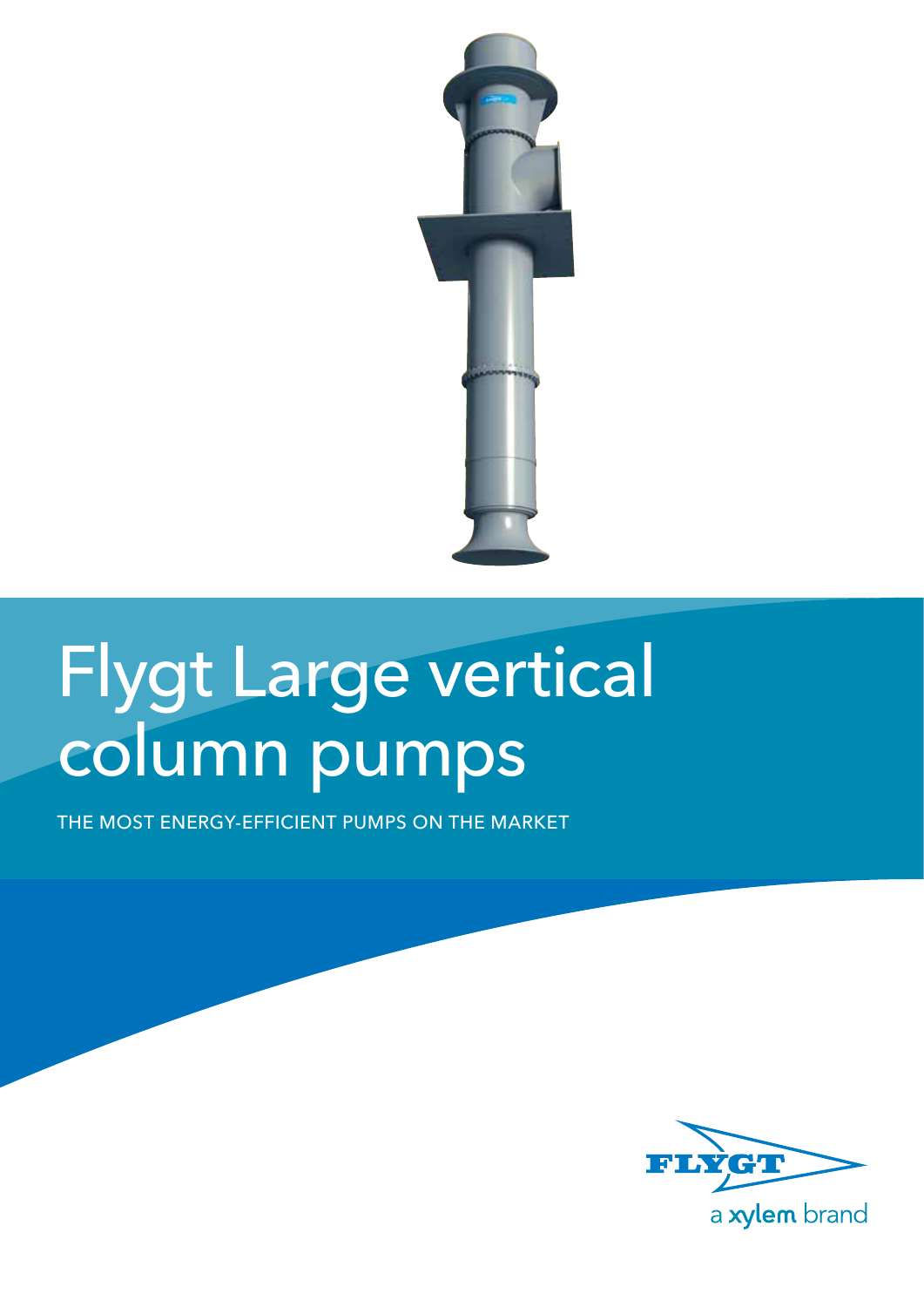## Higher efficiency, bigger savings

Large pumps consume significant quantities of energy. So even a small increase in efficiency translates into a considerable decrease in costs.

Flygt's large wet-pit column pumps are the most efficient pumps available. Backed up by over 125 years of experience as Allis-Chalmers, Flygt pumps are quite simply better designed and better made.

On top of this, we tailor our pumps to the exact duty point of your application. And that means even larger energy savings.

#### **More reliable, less downtime**

The unique hydraulic thrust-relief design for high heads results in low thrust values from maximum flow to shut-off head. This prolongs the service life of the thrust bearing. To reach high pressure heads the pumps can be arranged in a one-, two- or three-stage configuration.

#### **You decide**

An extensive range of hydraulic units are available with various performance and design characteristics to handle different types of media. This makes it possible to customize pumps to meet the precise needs of your application.

#### **Large pumps for a wide range of applications**

- Circulating water
- Service water
- Make-up water
- Water supply
- Process cooling
- Flood control
- Wastewater

#### **Cost-effective installation**

The column and discharge elbow can be cast or fabricated. The elbow can be installed either above or below the floor discharge. This allows for more flexible installation options and may even offer lower installation costs. A vertical configuration takes a minimum of valuable floor space.

The column pipe is made in sections so that intermediate bearings can be used if required.



*Three compelling advantages:*

• Top-rated efficiency • Unsurpassed reliability • Simple maintenance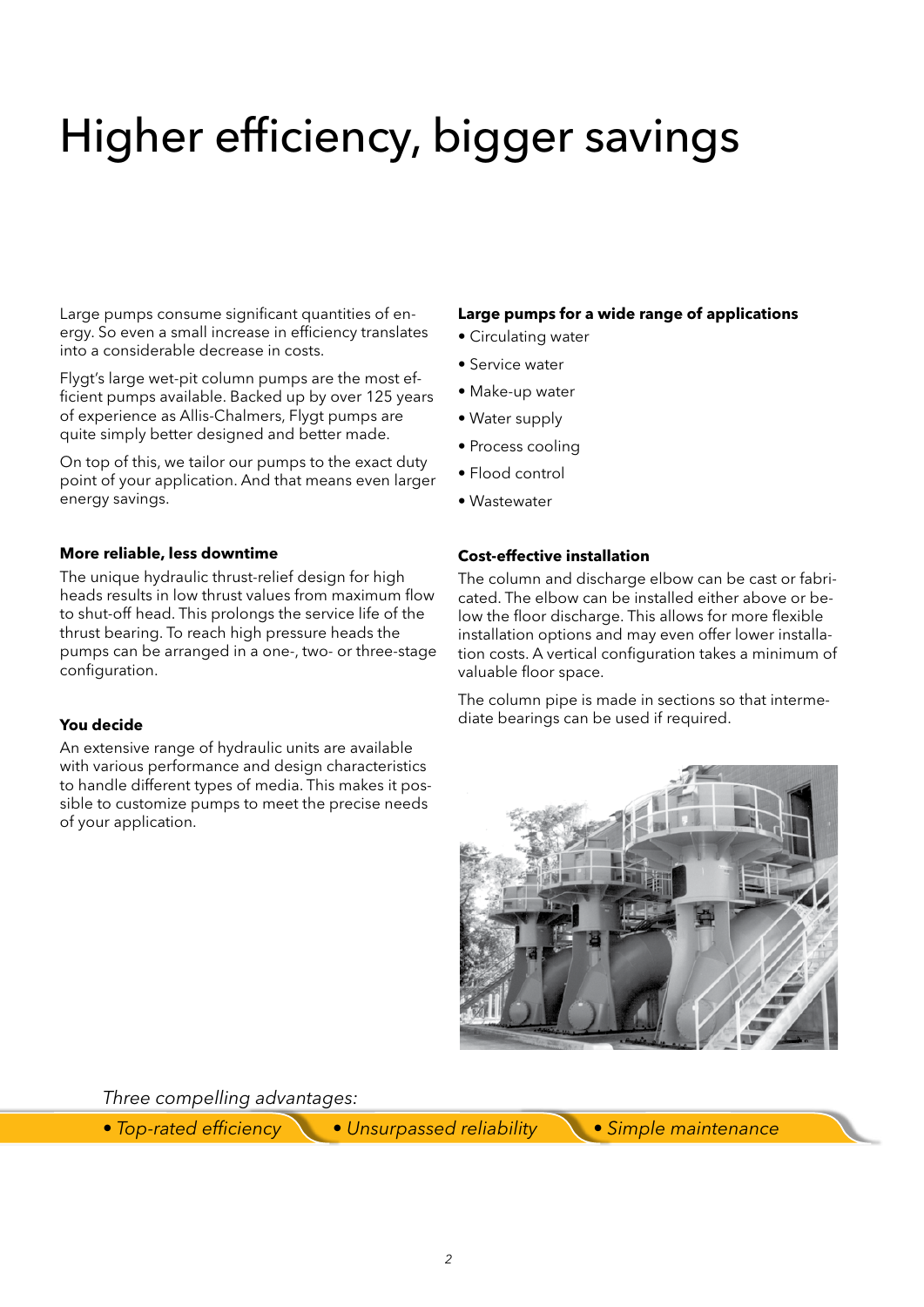### From 700 to 25,000 l/s 10,000 – 400,000 USgpm

Flygt has the widest range of large wet-pit column pumps on the market. Our largest models deliver an incredible 25,000 l/s (400,000 USgpm) and heads up to 60 m (200 ft) in a single stage. We also have the most complete portfolio of wastewater pumps available. So, no matter what your need, we can recommend the best solution for your application.

#### **Pull-out for faster servicing**

With pull-out functionality, you can remove the all internal parts without disturbing the suction bell, column, discharge elbow, or discharge piping. This optional feature substantially reduces maintenance and downtime costs by eliminating the need to drain or enter the sump during maintenance.



The back pull-out design gives you fast access to the wet end without having to disconnect the piping.

**High head pumps**



### **Low to medium head pumps**

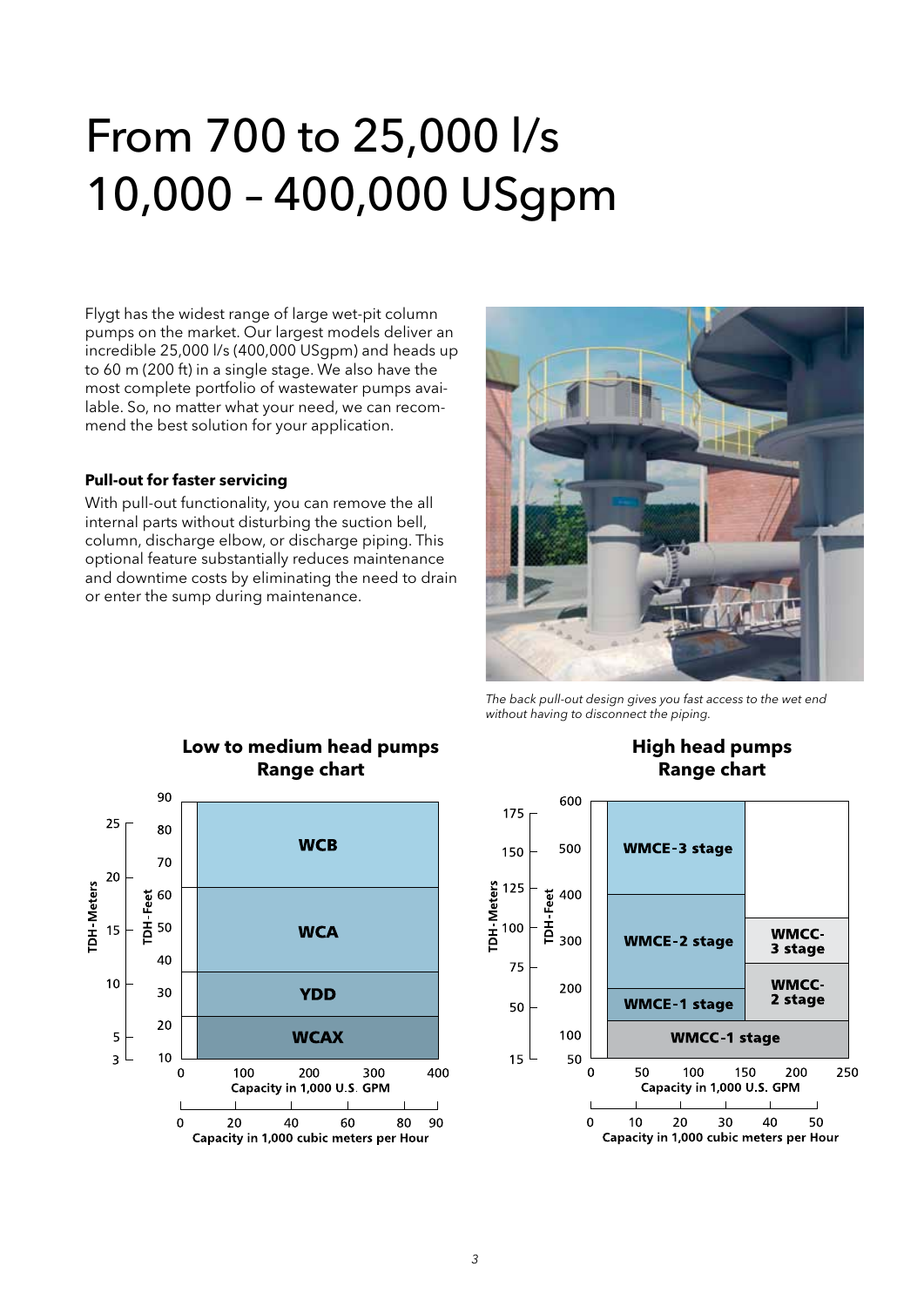## Quality in every detail

#### **1. Driver pedestal**

Substantial openings provide easy access to the adjustable coupling and stuffing box.

#### **2. Stuffing box**

The box is packed with graphite impregnated Teflon to reduce resistance and prolong the life of the shaft sleeve.

#### **3. Shaft tube**

Shaft tubes protect shafts from the pumped fluid and provide a passage for bearing lubrication. Open lineshaft pumps (without shaft tubes) can be provided for self-lubricated pumping applications.

#### **4. Intermediate coupling**

This solid sleeve provides a rigid transmission of power and torque through the shafts. The coupling is positively driven via coupling keys and transmits thrust loads via the split thrust ring design.

#### **5. Bearings**

A wide range of bearings are availble including water lubricated rubber or elastomeric bearings or grease lubricated bronze bearings. Bearings are provided in the lower bowl assembly, in the stuffing box, and at intermediate locations as the application may require. Bearing spacing is conservatively designed using a lateral critical speed analysis. Intermediate bearing supports are used to support bearings in the pipe columns at the designed locations.

#### **6. Shaft sleeves**

Shaft sleeves are provided under the packing and at all bearing locations. The shaft sleeves provide extended wear life and are designed for easy and low cost replacement/ renewal of the wearing surfaces.

#### **7. Impeller**

The special design of the impeller ensures optimal pumping efficiency.

#### **8. Impeller cone**

The impeller cone is a separately cast component thus permitting economical renewal of impeller design clearances.



ing pull-out type design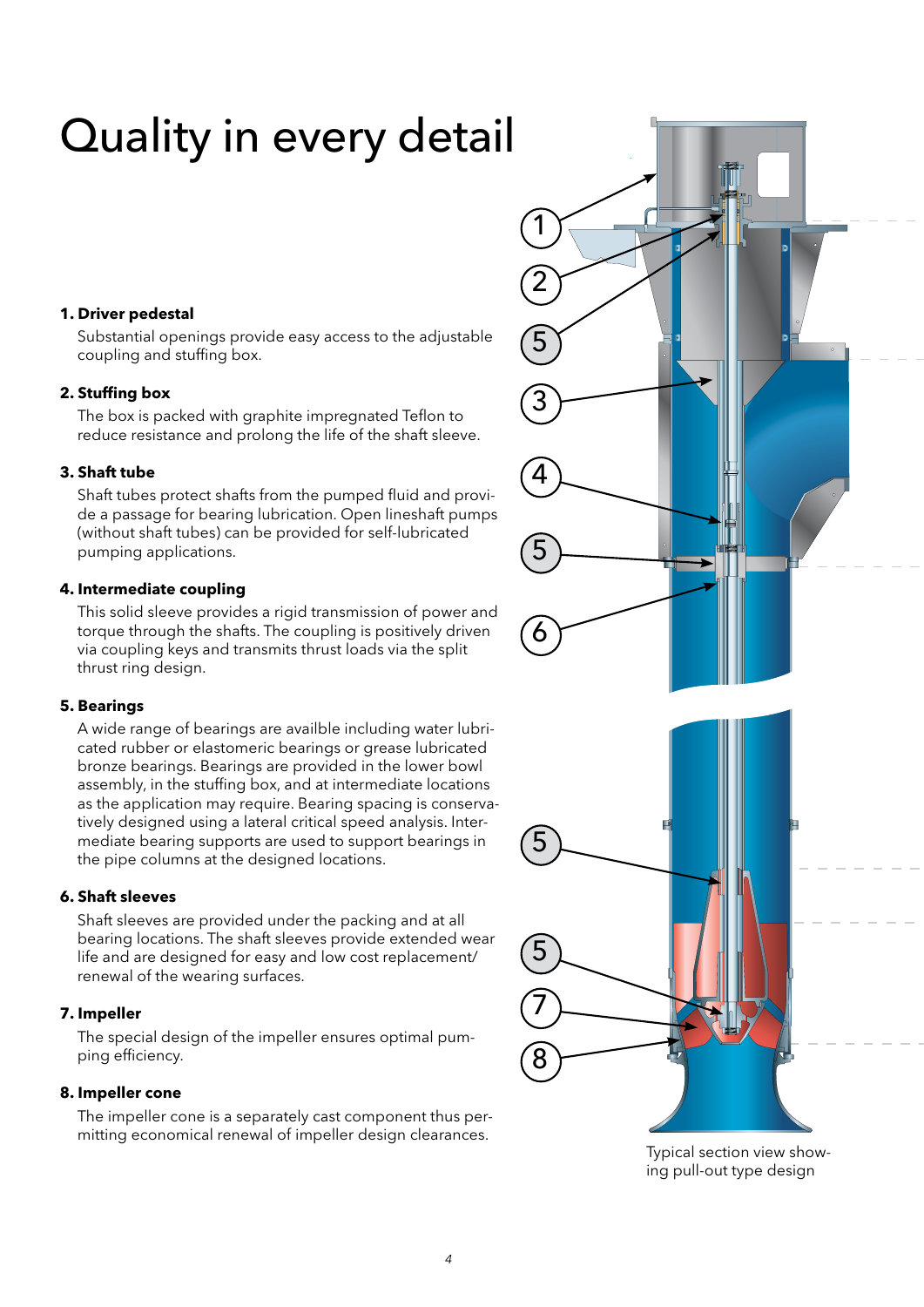

suction bell remain undisturbed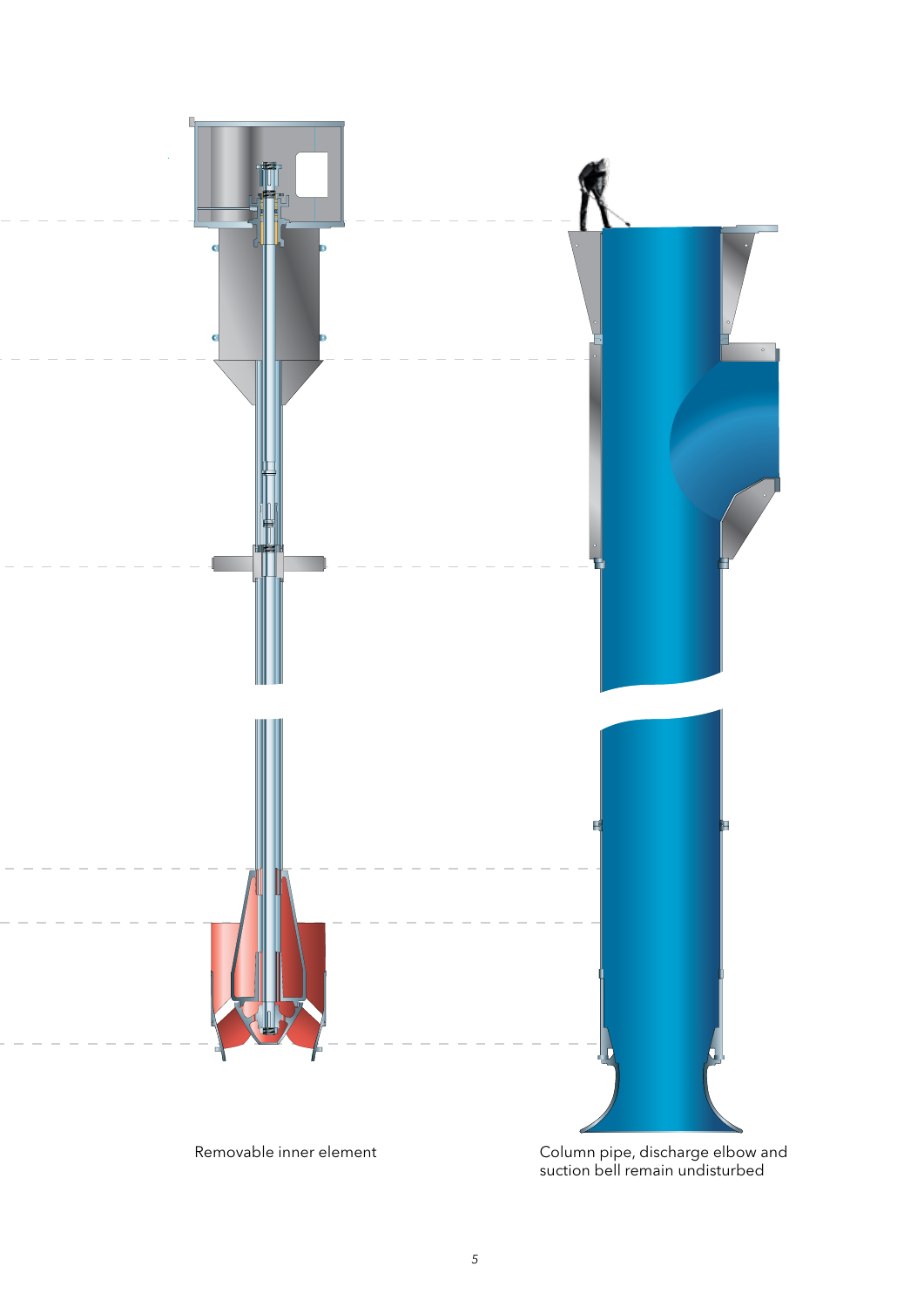### Tailoring total solutions

No other supplier can so perfectly meet your pumping needs as Flygt. We offer the widest range of pumps on the market: everything from a fractional kW output submersible to the world's largest vertical column pump. We have unmatched resources, both in terms of manpower and facilities. For instance, we operate the largest water tank in North America for testing our pumps. Flygt is also a one-stop supplier, with a full range of auxiliary equipment including variable speed drives, monitoring and control equipment, expansion joints and control valves. And then we have the experience and know-how to translate your needs into reality.





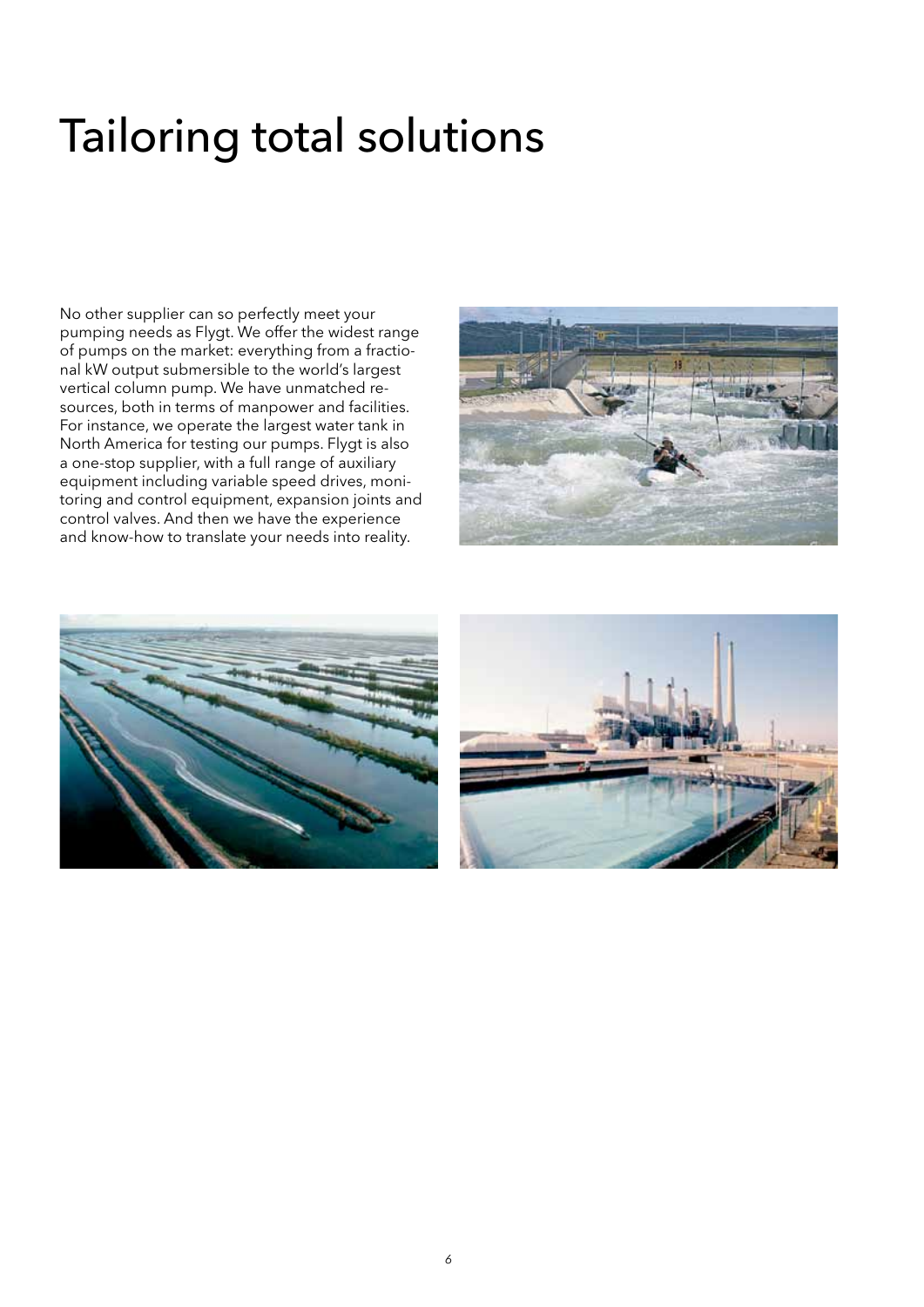### Reduce service visits and emergency call-outs



#### **Monitoring and control**

With a well designed monitoring and control system, service costs can be radically reduced. For example, unnecessary service checks can be eliminated with the help of automatically generated service alerts. And armed with detailed information, you'll be able to slash the number of emergency call-outs.

At Flygt we supply both the hardware and software for complete systems: everything from pump controllers, sensors and start equipment, to the software for running the system. With Flygt's SCADA supervision software, AquaView, you get a complete picture of your fluid handling processes.

## World-wide service, world-class value

Because no two pumping stations or systems are alike, we let you choose the type of support package that best matches your needs.

At one end, we help in selecting the right pump for a new application. At the other end, we can provide full service assistance that includes everything from system planning and design, through construction and commissioning, to operation and maintenance.

With a world-wide network of authorised service centres, you always get the support you need: whether it's a question of planned maintenance, or express delivery of a part.

#### **Extensive spare parts guarantee**

We quarantee the availability of spare parts 20 years after we stop production of a pump model. This is just one of the ways we demonstrate long-term commitment to our customers.